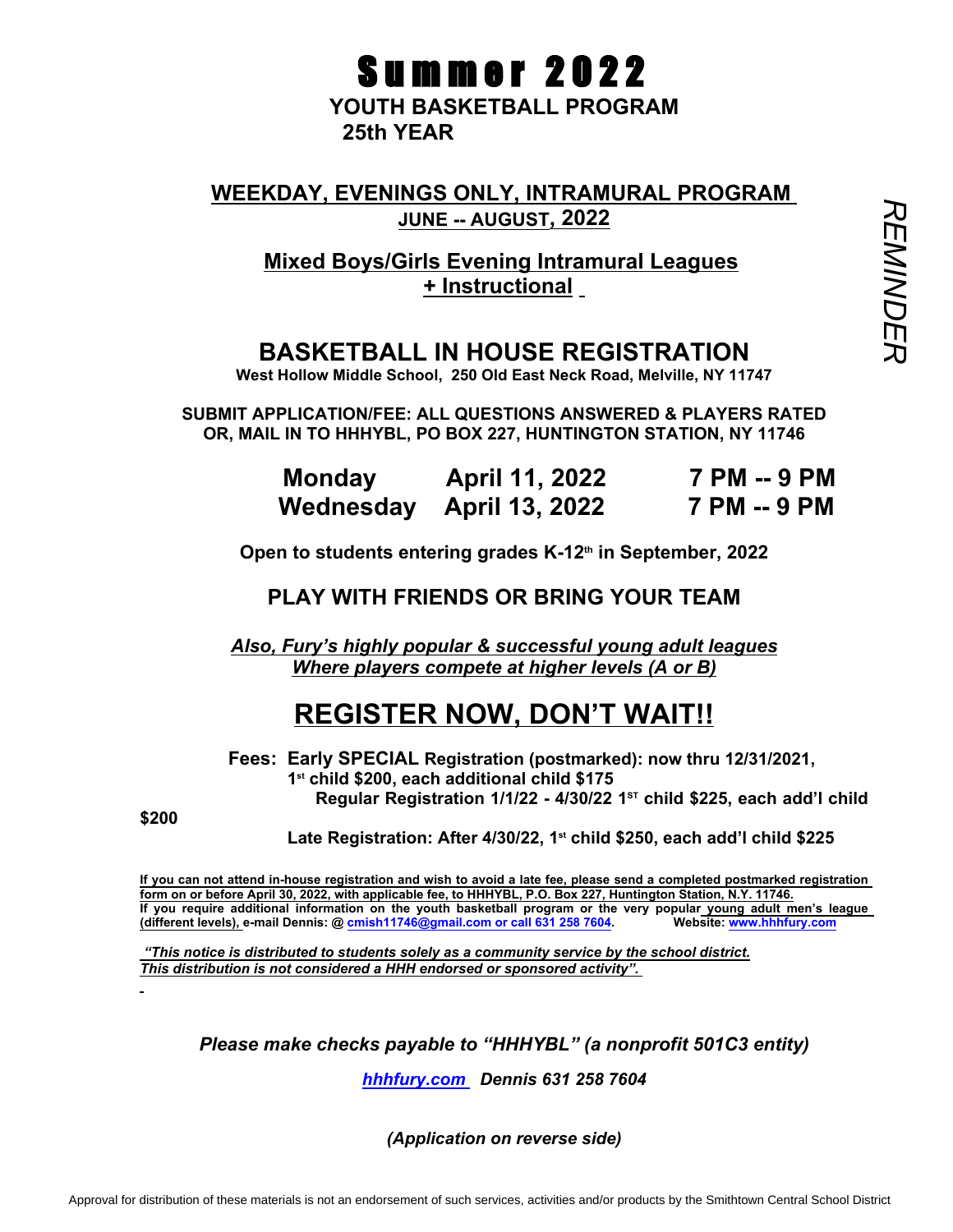#### HHHYBL – 25th SUMMER **JUNE – AUGUST 2022 YOUTH BASKETBALL PROGRAM**

### **Application**

**All applications must be accompanied by payment in full based on the following: Postmarked Registration: Early SPECIAL now thru 12/31/2021, \$200 1st child, additional children: \$175. Regular registeration 1/1/2022 – 4/30/2022, \$250 1st child, additional children \$225. Late registration: After 4/30/2022, 1st child 250, additional children \$225 No refunds. No exceptions!!** 

**Please make all checks payable to"HHHYBL" Send to:HHHYBL, P.O. Box 227, Huntington Station, N.Y. 11746**

**Print Very Clearly** 

|                                                                                                                                                                                                                                                                                                                                                                                                                                                                                                                                                                                                                   |        | HEIGHT ____________                  | <b>WEIGHT</b>                                 |                  |  |  |  |  |  |  |
|-------------------------------------------------------------------------------------------------------------------------------------------------------------------------------------------------------------------------------------------------------------------------------------------------------------------------------------------------------------------------------------------------------------------------------------------------------------------------------------------------------------------------------------------------------------------------------------------------------------------|--------|--------------------------------------|-----------------------------------------------|------------------|--|--|--|--|--|--|
|                                                                                                                                                                                                                                                                                                                                                                                                                                                                                                                                                                                                                   | E-Mail |                                      | Player's                                      | Cell<br>#        |  |  |  |  |  |  |
| Address :_____<br>House No.                                                                                                                                                                                                                                                                                                                                                                                                                                                                                                                                                                                       | Street | $\overline{City}$                    | Apt.                                          | $\overline{Zip}$ |  |  |  |  |  |  |
|                                                                                                                                                                                                                                                                                                                                                                                                                                                                                                                                                                                                                   |        |                                      | Grade entering in September, 2022? ________   |                  |  |  |  |  |  |  |
|                                                                                                                                                                                                                                                                                                                                                                                                                                                                                                                                                                                                                   |        | Play Last Summer? Y___ N___          |                                               |                  |  |  |  |  |  |  |
|                                                                                                                                                                                                                                                                                                                                                                                                                                                                                                                                                                                                                   |        |                                      | Where did you get application? ______________ |                  |  |  |  |  |  |  |
|                                                                                                                                                                                                                                                                                                                                                                                                                                                                                                                                                                                                                   |        |                                      |                                               |                  |  |  |  |  |  |  |
|                                                                                                                                                                                                                                                                                                                                                                                                                                                                                                                                                                                                                   |        |                                      |                                               |                  |  |  |  |  |  |  |
|                                                                                                                                                                                                                                                                                                                                                                                                                                                                                                                                                                                                                   |        |                                      |                                               |                  |  |  |  |  |  |  |
| Planned Vacation Dates: _____________                                                                                                                                                                                                                                                                                                                                                                                                                                                                                                                                                                             |        | ALL PLAYERS 9-12 GRADE MUST CARRY ID |                                               |                  |  |  |  |  |  |  |
| Reliable volunteers are needed to insure the continued success of this program.<br>I am interested in serving as:                                                                                                                                                                                                                                                                                                                                                                                                                                                                                                 |        |                                      | Coach Y N Ass't Coach Y N                     |                  |  |  |  |  |  |  |
| Children entering kindergarten, first or second grade in Sept. 2022 will play in an instructional program, unless moved up. All<br>children entering the third grade or higher will participate in league play & might be rated, if time allows. All children may request<br>placement with friends, subject to availability. If your child has a friend he or she wishes to be placed with, please indicate their<br>name(s) here:                                                                                                                                                                               |        |                                      |                                               |                  |  |  |  |  |  |  |
|                                                                                                                                                                                                                                                                                                                                                                                                                                                                                                                                                                                                                   |        |                                      |                                               |                  |  |  |  |  |  |  |
| I, the undersigned, give my child permission to participate in the HHHYBL program. I certify that my child is physically fit to<br>participate in strenuous athletic activity and I have obtained clearance from a physician before permitting my child to participate. I<br>agree to hold HHHYBL, its' employees and agents harmless for any liability resulting from injury or illness. I hereby authorize<br>HHHYBL to act for me according to their best judgment in in any emergency requiring medical attention. I understand that I am<br>solely responsible for the payment of any such medical expenses. |        |                                      |                                               |                  |  |  |  |  |  |  |
| FURY WILL ABIDE BY ALL COVID 19 PROTOCOLS                                                                                                                                                                                                                                                                                                                                                                                                                                                                                                                                                                         |        |                                      |                                               |                  |  |  |  |  |  |  |
|                                                                                                                                                                                                                                                                                                                                                                                                                                                                                                                                                                                                                   |        |                                      |                                               |                  |  |  |  |  |  |  |

| For Office Use Only: Ratings |   |  |                      |      |  |                 |                   |          |         |      |  |
|------------------------------|---|--|----------------------|------|--|-----------------|-------------------|----------|---------|------|--|
| <b>Player Number</b>         |   |  | payment Method<br>ck | cash |  | other Check No. | Amt               |          |         | Date |  |
| <b>Dribbling</b>             | в |  | Lav-ups              |      |  |                 | <b>Foul Shots</b> | <b>A</b> | BCD     |      |  |
| <b>Shooting</b>              |   |  | Reboundina           |      |  |                 | Defense           |          | A B C D |      |  |
| <b>Aggressive</b>            |   |  | Size                 |      |  |                 |                   |          |         |      |  |